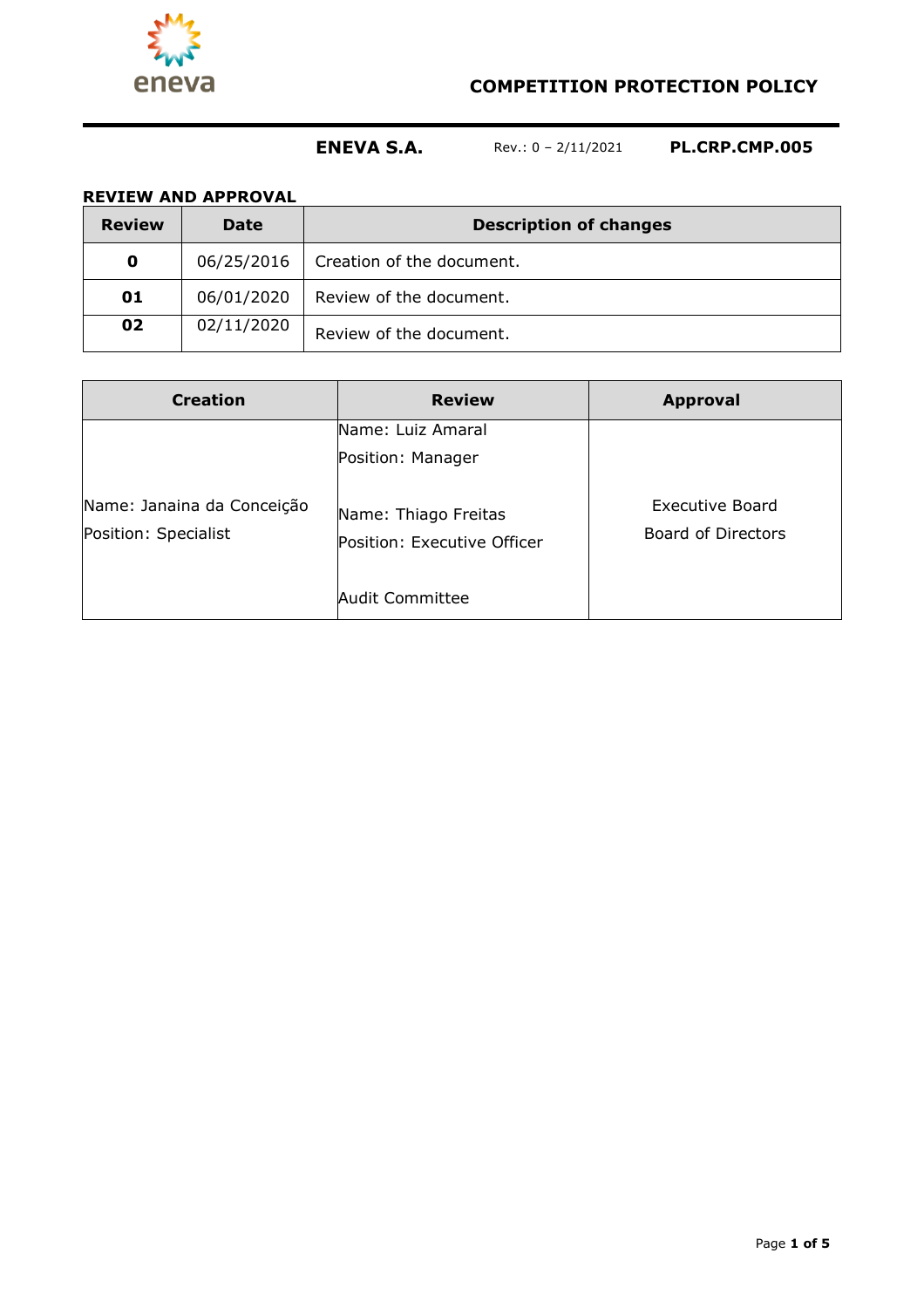

## **COMPETITION PROTECTION POLICY**

**ENEVA S.A.** Rev.: 0 - 2/11/2021 PL.CRP.CMP.005

## **TABLE OF CONTENTS**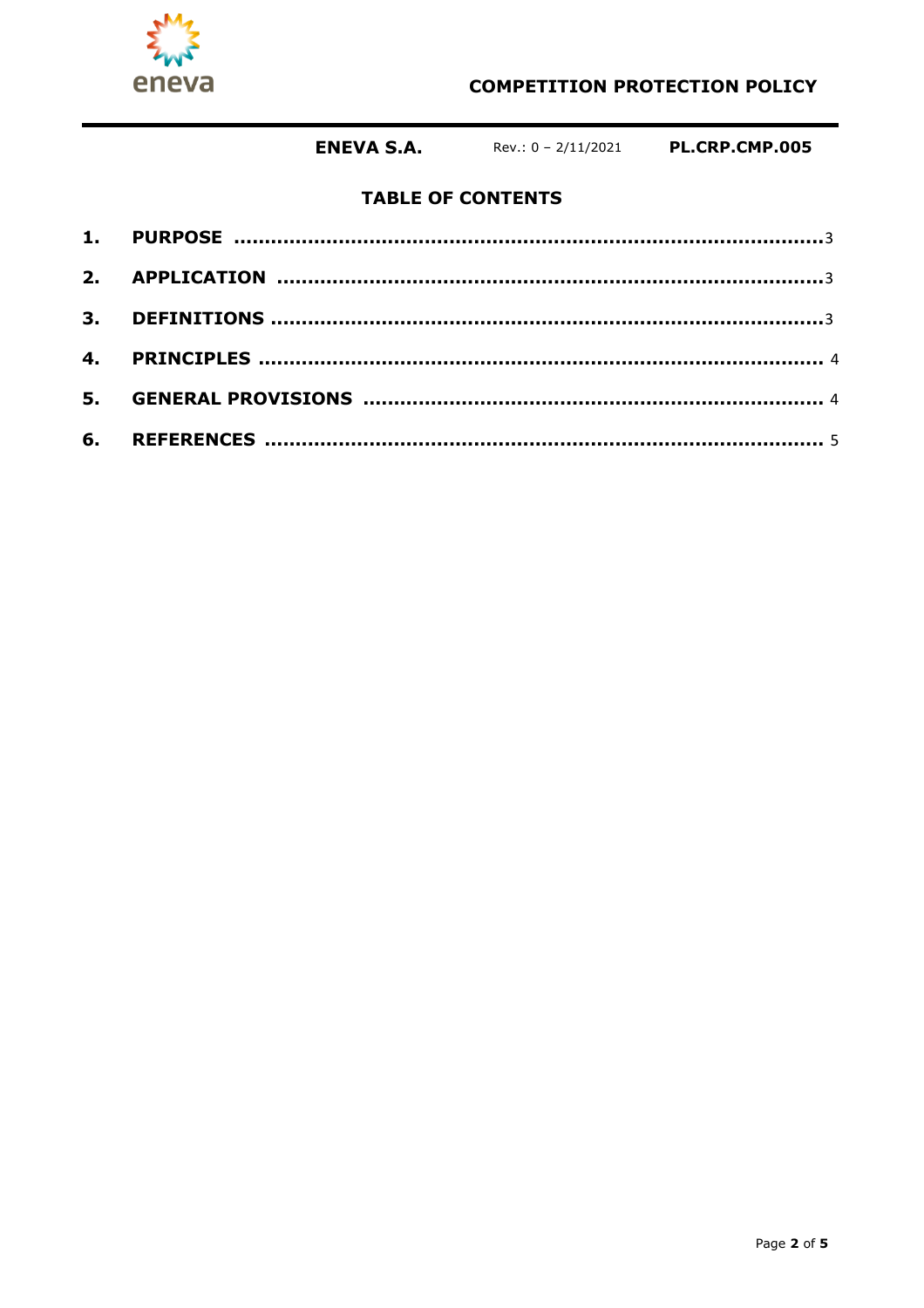

## **COMPETITION PROTECTION POLICY**

## **ENEVA S.A.** Rev.: 0 – 2/11/2021 **PL.CRP.CMP.005**

#### **1. PURPOSE**

The purpose of this Competition Protection Policy ("Policy") is to orient the Directors, Executive Officers, Employees or other individuals that act on behalf of ENEVA to prevent violations against the economic order, as set forth in Law No 12,529, of November 30, 2011 (Competition Protection Law).

This Policy is an integral part of the ENEVA's corporate actions and supplement the relevant provisions of the Code of Conduct, which shall be construed in accordance with both documents and the Company's related policies.

#### **2. APPLICATION**

This Policy is applicable to all Directors, Executive Officers or other individuals acting on behalf of ENEVA, regardless of the level of authority.

#### **3. DEFINITIONS**

Directors and Executive Officers: executive officers and Board of Directors' members.

Associates: all the Company's employees, as well as anyone that holds a job-position, function, employment relationship, commercial, professional, contractual or a trust relationship with the Company, as well as interns, young apprentices and trainees.

Sensitive Competition Information: confidential and specific information (not aggregated) and that refers directly to the performance of the activities by the economic agent, such as information on prices and commercial conditions; profit; costs; terms and conditions signed with suppliers and clients; volume and trends in revenue and billing and market share; plans about new businesses or marketing strategies development; among others.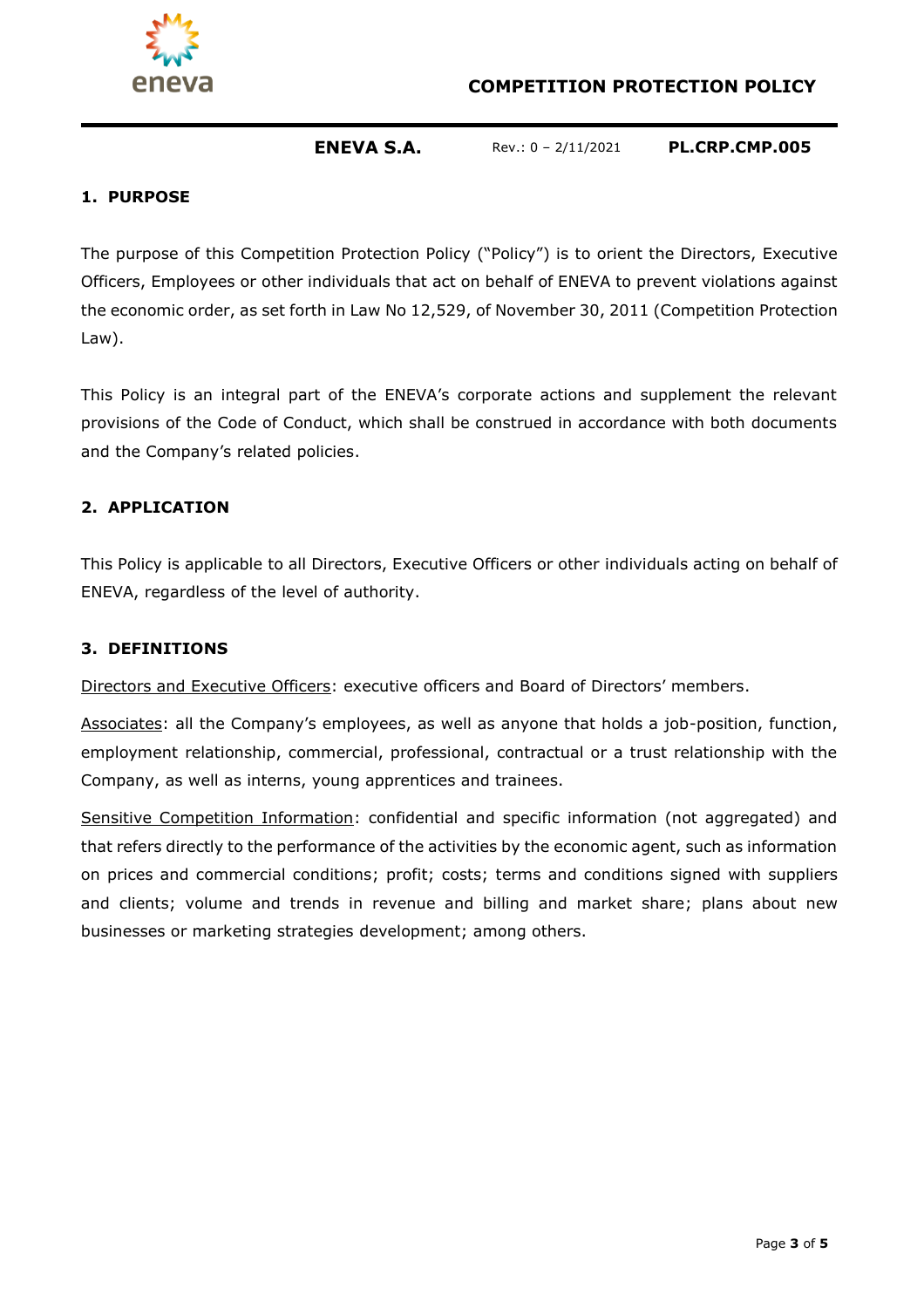



## **ENEVA S.A.** Rev.: 0 – 2/11/2021 **PL.CRP.CMP.005**

## **4. PRINCIPLES**

The violation of the Competition Protection Law comprises the acts undertaken with the purpose or the effect of preventing, limiting or distorting competition, regardless the effects or violation of the defaulting party.

In order to protect and preserve ENEVA's reputation and integrity, as well as promote the growth and creation of value through free and fair competition, the Employees, Directors, Executive Officers or other individuals acting on behalf of ENEVA shall:

- Carefully read the Policy;
- Act in conformity with the Competition Protection Law and the Policy;
- Understand the expected behavior described in the Policy and adopt such behavior while working;
- Seek for advice or ask in case of doubt regarding to the lawfulness of any certain behavior or the best action to be adopted;
- Immediately report any violations of the Competition Protection Law or the Policy;
- Compete on a strong and ethical basis;
- Carefully observe the rules established in the Policy when dealing with competitors, customers, suppliers and when participating in public and private bids and associations, unions or industry groups; and
- Exercise caution in all communications.

### <span id="page-3-0"></span>**5. GENERAL PROVISIONS**

Employees, third parties, Directors, Officers or representatives of ENEVA must act in conformity with the Competition Protection Law and the Company's internal guidelines, not including any practices that could represent anticompetitive conducts, such as:

- Enter into agreements with competitors to determine bidding results, to exclude competitors from the market, or any other matter inconsistent with decision-making independently and with competition on merit.
- Exchange sensitive competition information with Competitors;
- Promote, obtain or influence the adoption of an uniform commercial conduct between the